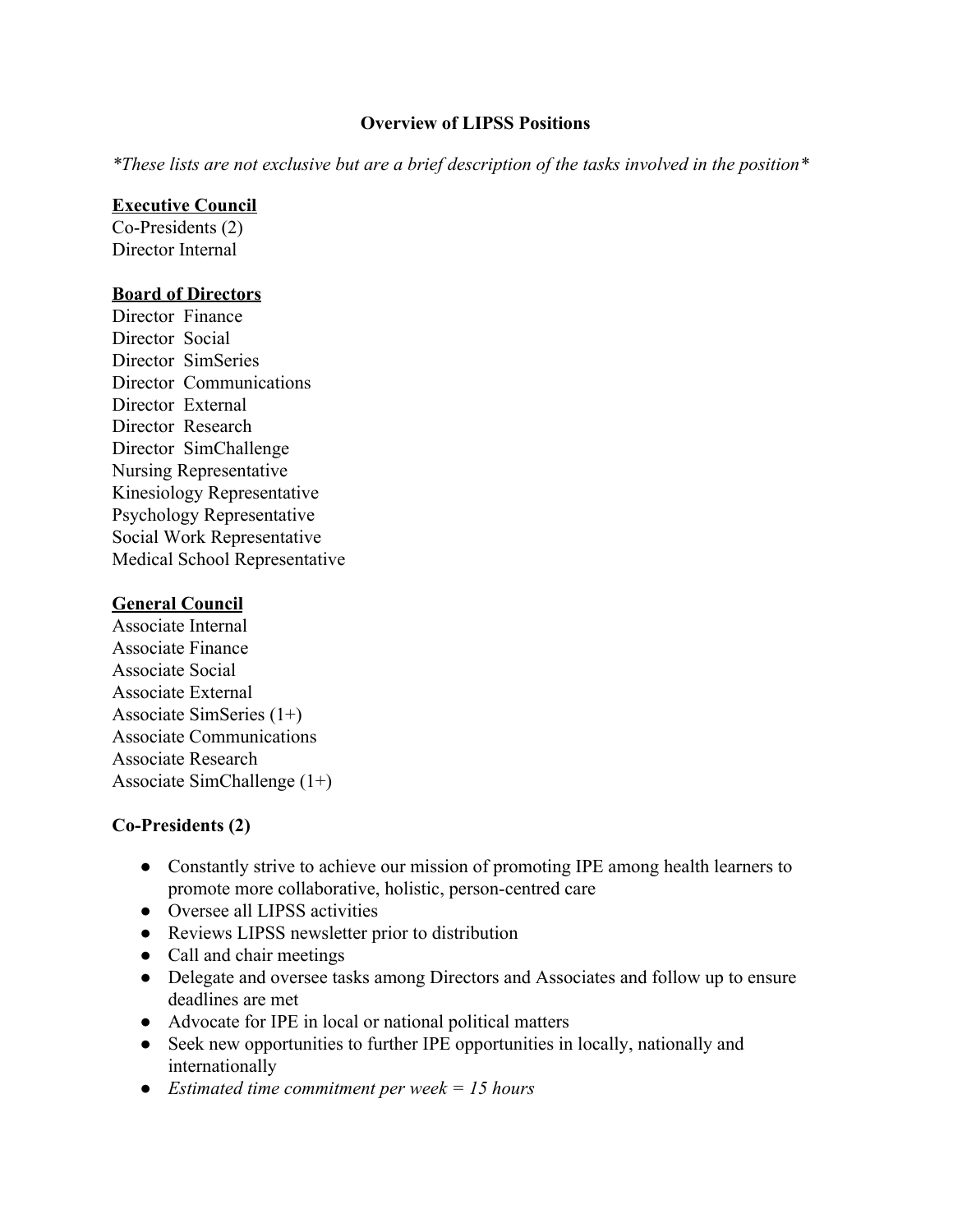### **Director Internal**

- Operates internal runnings of the club
- Creates meeting agendas
- Takes meeting minutes
- Emails out agenda and meeting minutes
- Utilizes google calendar to remind committee members of meeting dates
- Records and tracks attendance at meetings
- Books rooms for meetings and events at NOSM and LU
- Assists with other internal duties as they arise
- Delegates tasks to the Associate Internal, calling at least monthly meetings with the subcommittee associate as needed, and communicating the subcommittee's progress to their supervising Co-President on an on-going basis (recommended weekly checkins).
- *● Estimated time commitment per week = 5 hours*

### **Director Finance**

- Tracks any financial decisions made on behalf of the LIPSS Board of Directors
- Advises and approves event budgets for all planned LIPSS events
- Seeks out alternative funding opportunities (eg. applying for grants)
- Co-signs all outgoing and incoming money with one of the Co-Presidents
- Delegates tasks to the Finance Associate, calling at least monthly meetings with the subcommittee associate as needed, and communicating the subcommittee's progress to their supervising Co-President on an on-going basis (recommended weekly checkins).
- *● Estimated time commitment per week = 5 hours*

### **Director Social**

- Organizes at least one interprofessional activity or event per semester, which is social in nature, that is available to all general student body members
- Organizes events to raise funds, enabling LIPSS to host events and attend conferences (eg. bake sales, skit night, etc.) OR to support local charities
- Organize at least one activity or event per semester, which is social in nature, for the LIPSS committee (General Committee, Board of Directors, and Executive Committee).
- Collaborates with other Directors as needed for event planning
- Coordinates with other program clubs to monitor social events.
- Delegates tasks to the Social Associate, calling at least monthly meetings with the subcommittee associate as needed, and communicating the subcommittee's progress to their supervising Co-President on an on-going basis (recommended weekly checkins).
- *Estimated time commitment per week = 5 hours*

### **Director SimSeries**

- Organizes and promotes interprofessional activities and events which are academic in nature, such as, but not limited to: o LIPSS SimSeries
- Develops posters for said events in combination with the Communications subcommittee.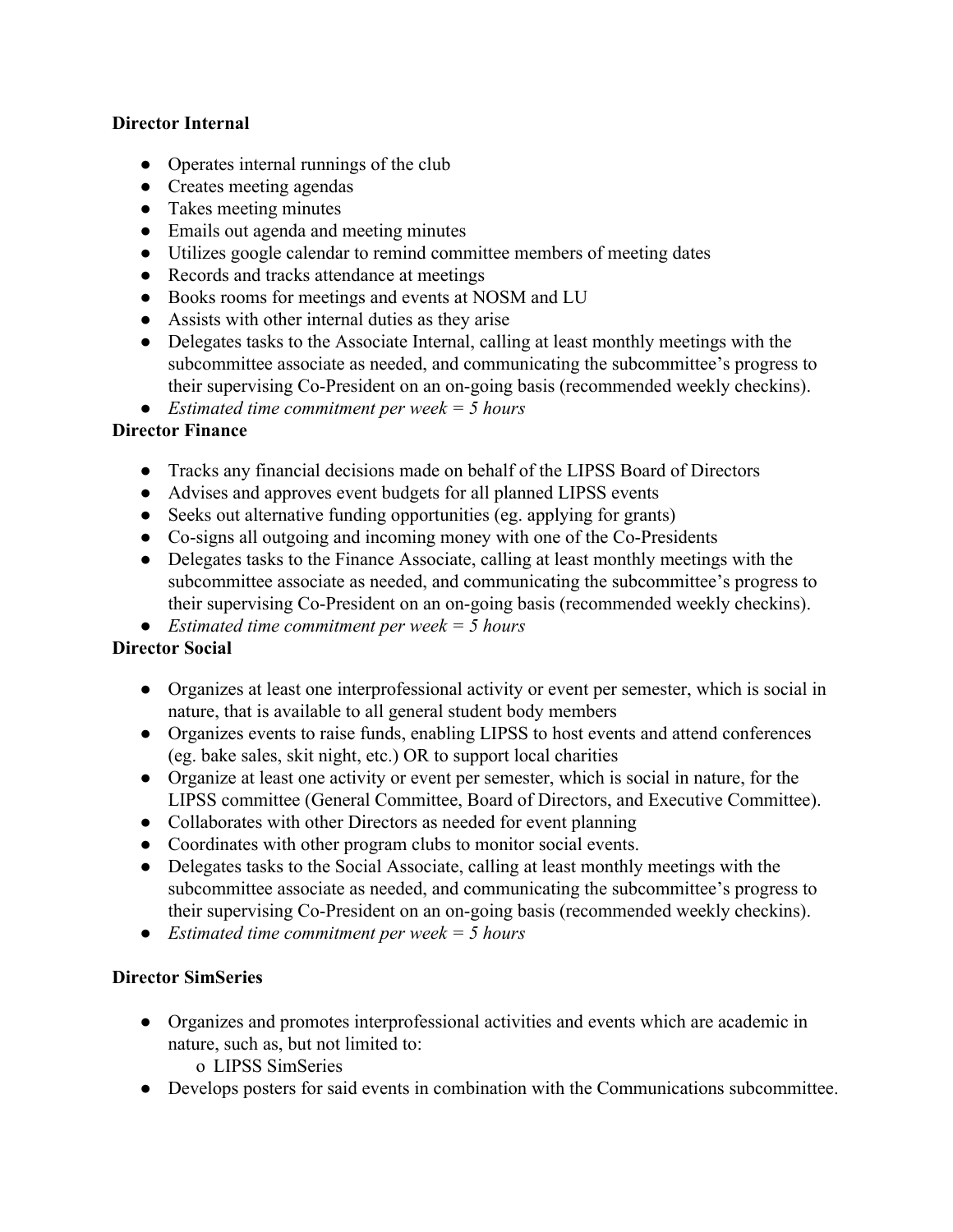- Develops presentations and activities to engage students at said events
- Seeks out and secures speakers, facilitators, clinicians, standardized patients and/or actors for said events
- Delegates the SimChallenge Associate $(s)$ , calling at least monthly meetings with the subcommittee associate as needed, and communicating the subcommittee's progress to their supervising Co-President on an on-going basis (recommended weekly checkins).
- *Estimated time commitment per week = 5 hours*

## **Director Communications**

- Manages all communications of LIPSS
- Updates and maintains the LIPSS website, Instagram and Facebook page.
- Directs and approves communications information to be disseminated.
	- This includes reviewing the newsletter before distribution
- Advises/collaborates with other Directors and Associates in the creation promotional materials for their events (\*Communications is responsible for **electronic** communication, while program representatives are responsible for distribution and in-person presentations).
- Photographs key LIPSS events.
- Sends all LIPSS event information to LIPSS non-executive members at least one week before the event date.
- Represents LIPSS with the utmost professionalism when disseminating information in all modes.
- Delegates tasks to the Communications Associates, calling at least monthly meetings with the subcommittee associate as needed, and communicating the subcommittee's progress to their supervising Co-President on an on-going basis (recommended weekly checkins).
- Sends out a Review of Operations (eg. via survey monkey) after each Fall and Winter semester, or at other times as group feedback is needed.
- *Estimated time commitment per week = 5 hours*

### **Director External**

- Liaises with the Lakehead University Faculty of Health and Behavioural Sciences Interprofessional Education Committee, as student rep on the committee.
- Writes newsletters on recent events throughout the year, submitting to newsletters (eg. the Northern Ontario Medical Journal; The University of Toronto IPE Newsletter)
- Engages learners from health disciplines beyond programs at Lakehead University
	- Connects NOSM students (Med, OT, PT, PA, DI, etc.) with our events
	- Connects with Confederation College to establish a working partnership with them and include them in events when possible
- Delegates tasks to the External Associate, calling at least monthly meetings with the subcommittee associate as needed, and communicating the subcommittee's progress to their supervising Co-President on an on-going basis (recommended weekly checkins).
- *Estimated time commitment per week = 5 hours*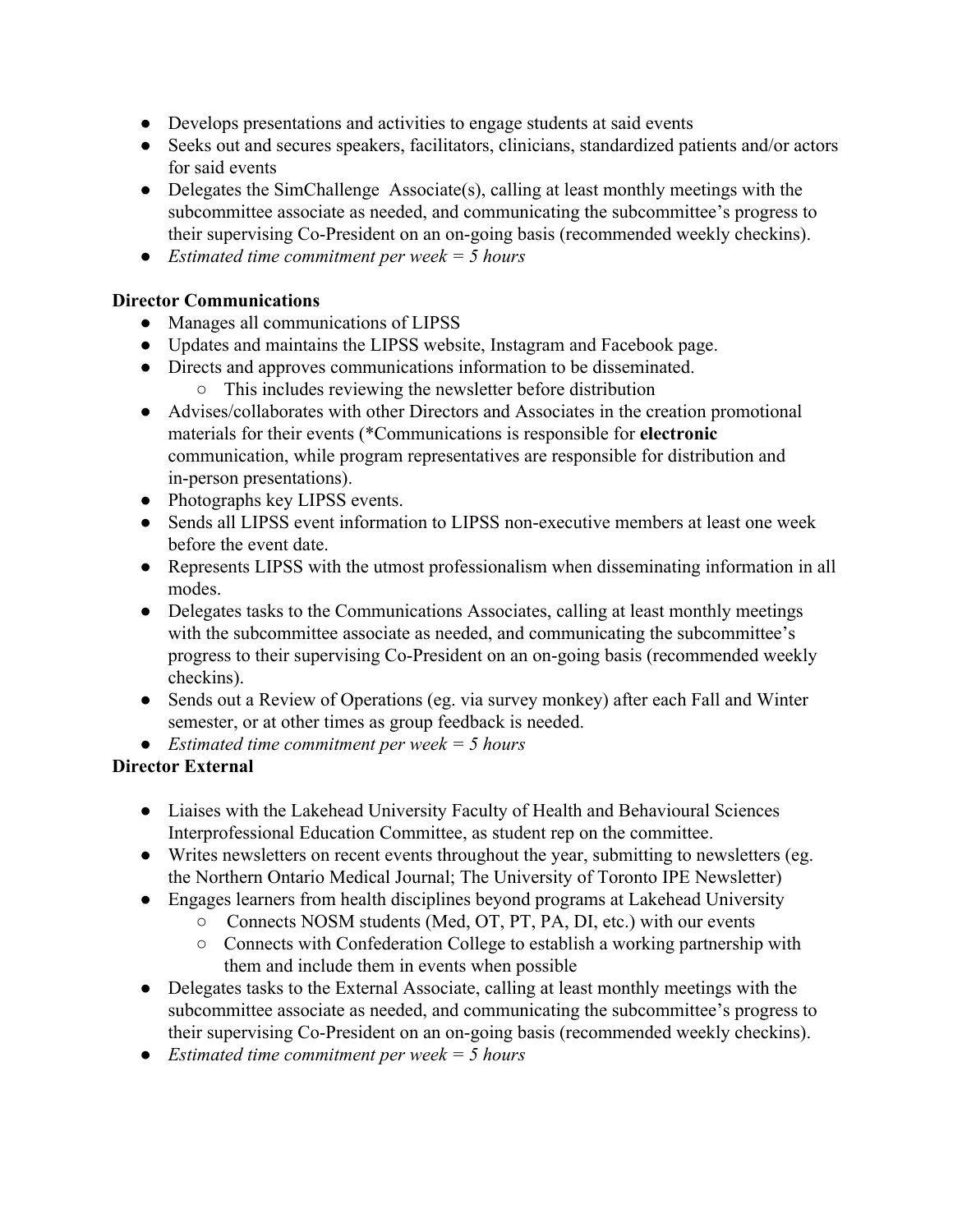### **Director Research**

- Guides all research associated with LIPSS, including but not limited to: (1) event evaluation (2) student experience and (3) conference presentations and posters.
- Searches for conferences that would be beneficial for LIPSS to attend.
- Facilitates the attendance of local/provincial/national/international conferences by LIPSS members.
- Submits or advises other students in submitting abstracts to conferences that LIPSS has expressed interest in.
- Has research experience, ideally in IPE.
- Participate in any relevant IPE Journal Clubs (i.e. the CEPD NOSM IPE Journal Club).
- Provides a short presentation and discussion on recent findings in IPE research in their monthly General Council update. This can be a self-selected article, or an article from the IPE Journal Club.
- Delegates to the Research Associate, calling at least monthly meetings with the subcommittee associate as needed, and communicating the subcommittee's progress to their supervising Co-President on an on-going basis (recommended weekly checkins).
- *Estimated time commitment per week = 5 hours*

# **Program Representatives (Nursing, Kinesiology, Psychology, Social Work and Medical)**

- Organizes, facilitates, and implements the recruitment of members within your specific program to the LIPSS committee and to any LIPSS-related events (\*program representatives are responsible for **in-person** distribution and presentations, while Communications takes care of electronic-based promotions).
- Constantly strives to ensure the longitudinal success of LIPSS.
- Orients new LIPSS members in September and on an ongoing basis as new members join throughout the year.
- Oversees the recruitment of students for other major events throughout the year (ex. for SimChallenge, SimSeries, etc).
- *Estimated time commitment per week = 5 hours*

# **General Council**

## **Associates**

### **All** are assigned a subcommittee: **Internal, External, Finance, Communications, Social and Research**

- Act as advocates for interprofessional education amongst their program peers (such as through word of mouth, putting up posters, sharing digital posters on facebook pages/groups, emailing the poster to relevant groups and doing announcements at the start of class)
- Assist in the recruitment of new members from their discipline during the fall and spring, as well as for particular events (eg. SimChallenge)
- Assist in assigned subcommittees work as delegated by their Director (further description